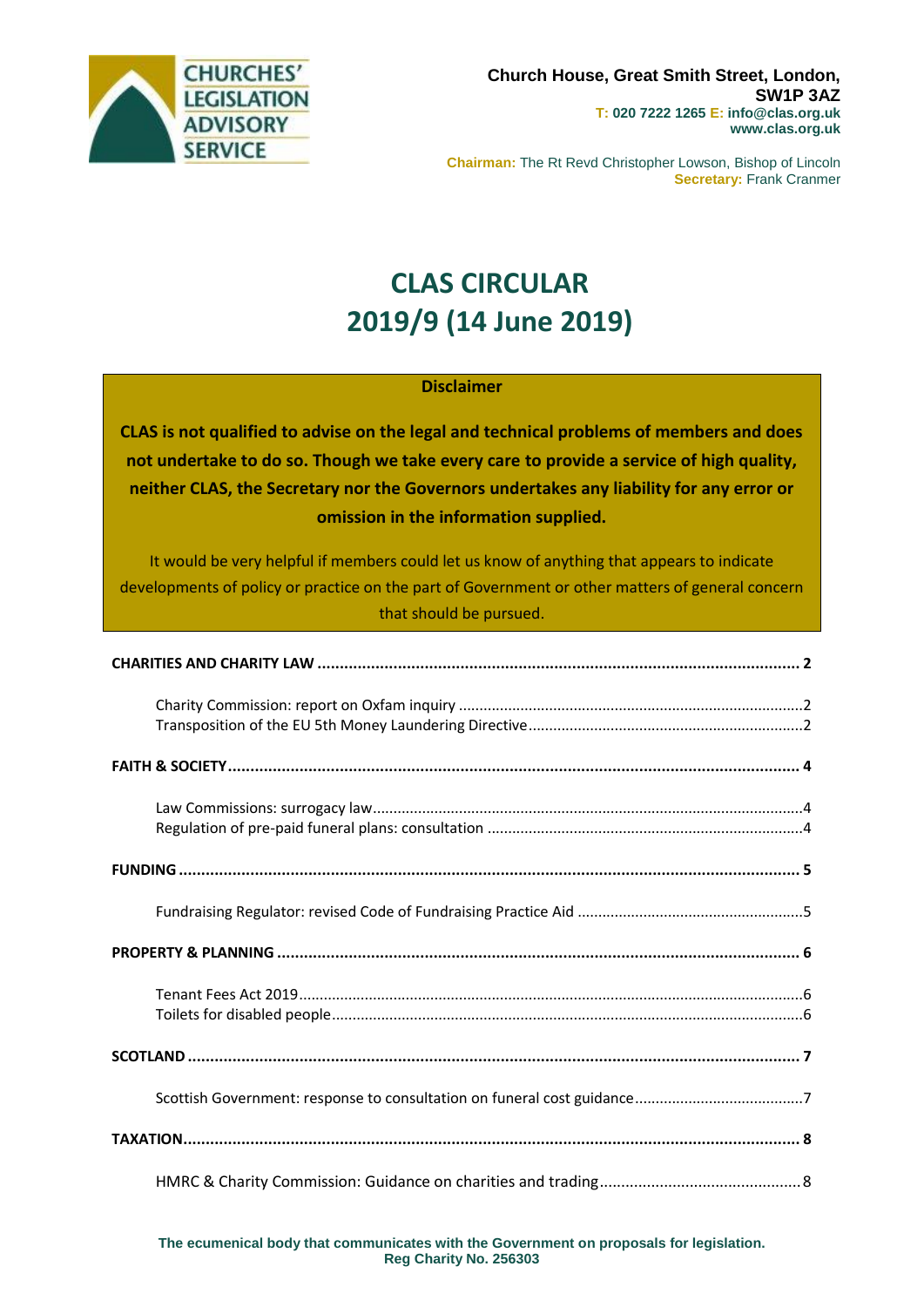### <span id="page-1-0"></span>**CHARITIES AND CHARITY LAW**

#### <span id="page-1-1"></span>**Charity Commission: report on Oxfam inquiry**

**For information**

The Charity Commission has [published](https://www.gov.uk/government/publications/charity-inquiry-oxfam-gb) a critical report on Oxfam GB, in response to allegations of misconduct in Haiti in 2011, and confirmed that it has taken regulatory action. The report found that aspects of the charity's record on safeguarding amounted to mismanagement and describes a culture of "tolerating poor behaviour" before concluding that the charity "failed to meet promises made".

In summarising the wider lessons for the sector, the Commission has also issued a warning that "no charity is bigger that the people it serves or the mission it pursues". Further details on the specific findings of the inquiry can be found in the Commission's press release [here.](https://www.gov.uk/government/news/charity-commission-reports-on-inquiry-into-oxfam-gb-no-charity-is-more-important-than-the-people-it-serves-or-the-mission-it-pursues)

As a result of the inquiry, the Commission has used its powers to issue Oxfam GB with an Official Warning and Directions under Section 84 of the Charities Act 2011. This directs trustees to undertake specific actions including the submission of an action plan for the Commission's approval by 30 June 2019.

In the 'wider lessons' section of the report, the Commission encourages trustees to understand the risks to their charity and to make sure that those risks are properly managed. In particular, it stresses that trustees must be willing and able to hold the executive of their charity to account, regardless of the size or complexity of the charity. The section concludes:

"Charities must never lose sight of why they exist and must demonstrate how their charitable purpose drives everything they do, and most especially how they respond when things go wrong".

[Source: Charity Commission – 11 June]

#### <span id="page-1-2"></span>**Transposition of the EU 5th Money Laundering Directive**

**For information**

The Government has issued a consultation document on the transposition of the 5th Money Laundering Directive: its current proposals would require every express (ie non-statutory) trust to register with HMRC's Trust Registration Service – with no carve-out for small charities and excepted charities that currently do not have to register with the Charity Commission.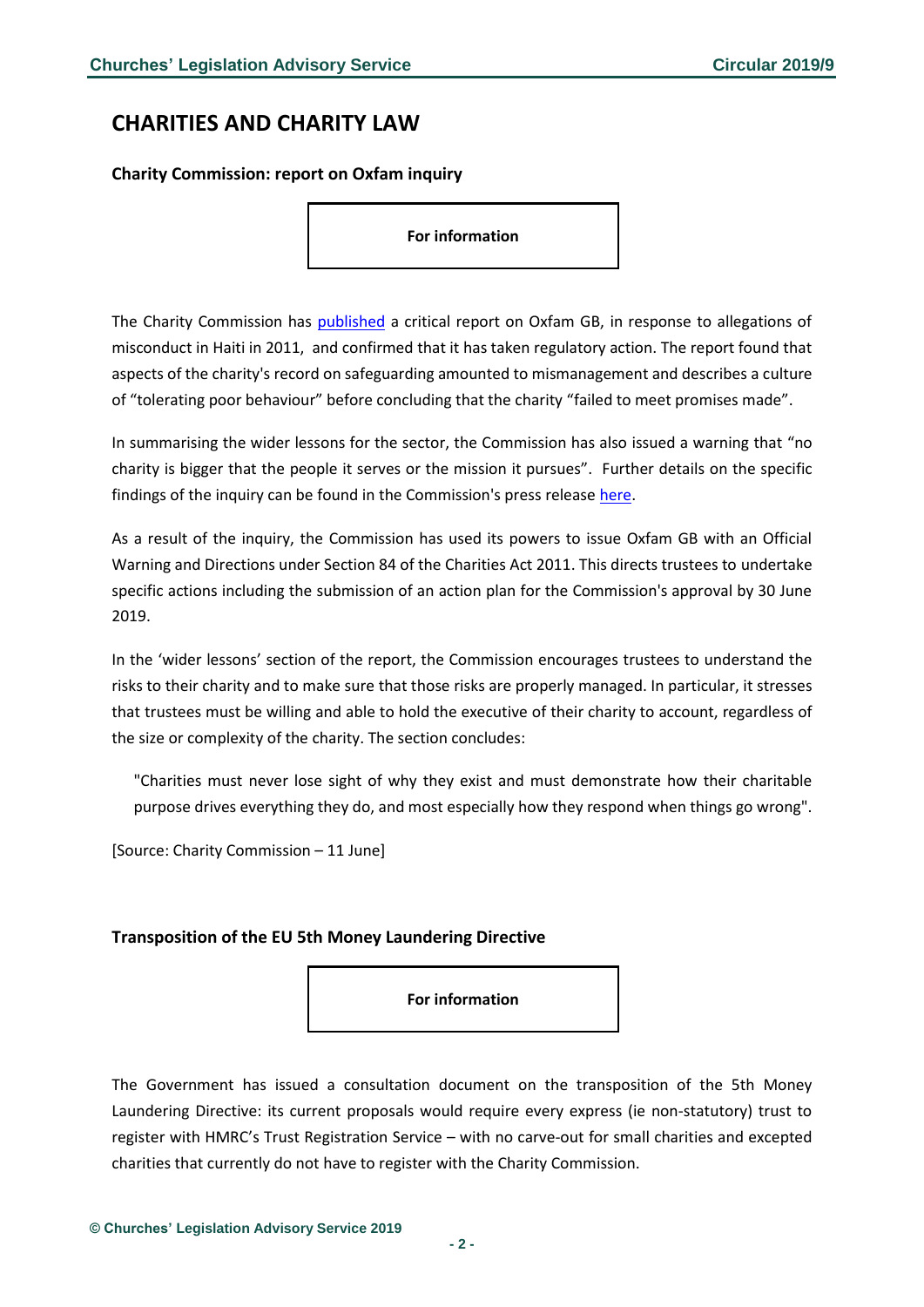The Baptist Union is particularly concerned that the current proposal, if implemented, will entail an immense amount of work for no obvious benefit.

CLAS has responded to the consultation, arguing that to require every tiny charity to register would be "disproportionate to the object pursued" and that there should be some *de minimis* threshold for small charities.

[Source: CLAS – 10 June]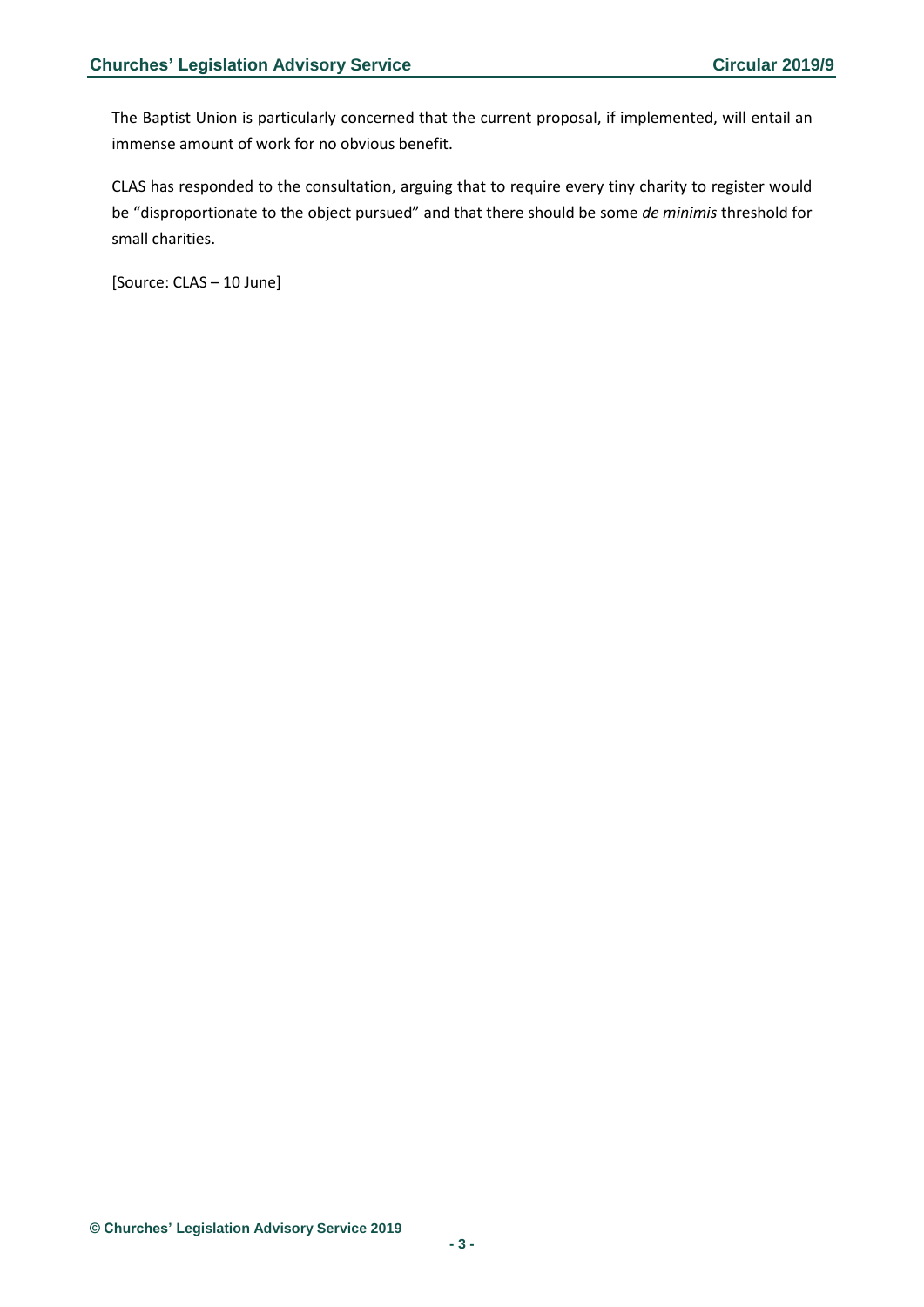### <span id="page-3-0"></span>**FAITH & SOCIETY**

<span id="page-3-1"></span>**Law Commissions: surrogacy law**

**For information**

The Law Commission for England & Wales and the Scottish Law Commission have launched a joint Consultation Paper on surrogacy: *Building families through [surrogacy:](https://s3-eu-west-2.amazonaws.com/lawcom-prod-storage-11jsxou24uy7q/uploads/2019/06/Surrogacy-consultation-paper.pdf) a new law*. The two **Commissions** 

"think that there is a strong case for reform to the law. We believe that the current law is out of date, unclear and not fit for purpose. We think that the law needs to be updated to make it workable and to bring it up to date, and ensure that it protects the welfare of all the participants to the arrangement including, most importantly, the welfare of the child."

The consultation closes on **27 September 2019**.

[Source: Law Commission – 6 June]

#### <span id="page-3-2"></span>**Regulation of pre-paid funeral plans: consultation**



HM Treasury is **[seeking](https://www.gov.uk/government/consultations/regulation-of-pre-paid-funeral-plans-consultation-on-a-policy-proposal) views** on the Government's proposed regulatory framework for bringing funeral plans within the remit of the Financial Conduct Authority (FCA). The move comes in response to the Government's call for evidence in June 2018, following concerns about the risk of consumer detriment in the market.

The consultation closes **25 August 2019**.

[Source: HM Treasury – 1 June]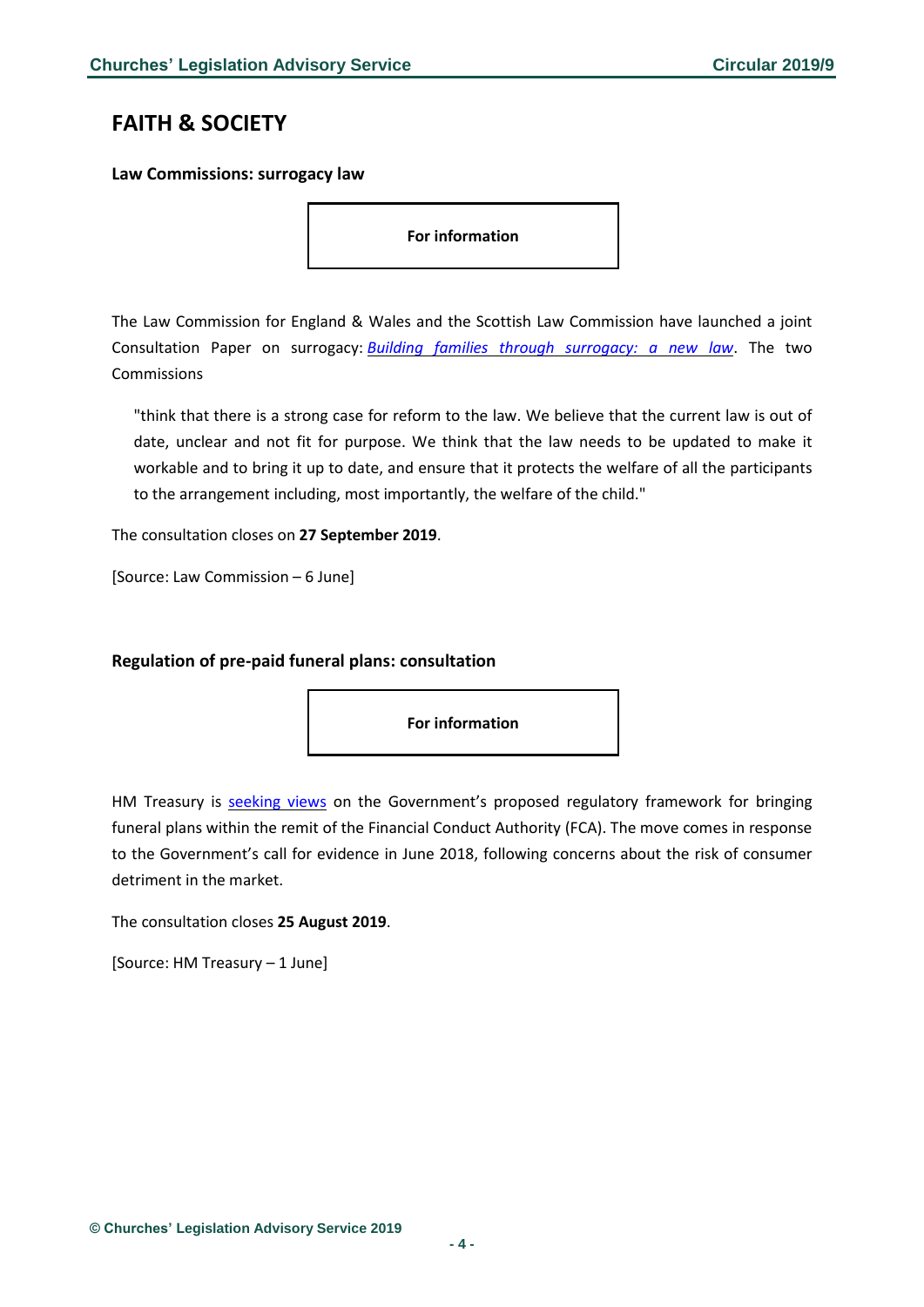# <span id="page-4-0"></span>**FUNDING**

#### <span id="page-4-1"></span>**Fundraising Regulator: revised Code of Fundraising Practice Aid**

**For information**

The Fundraising Regulator has published the final version of the new [Code of Fundraising Practice,](https://www.fundraisingregulator.org.uk/sites/default/files/2019-06/code-of-fundraising-practice-october-2019.pdf) which will come into effect from October. The code sets the standards for fundraising by charitable institutions and third-party fundraisers in the UK.

In the final version of the new Code, the 20 sections, three separate rulebooks and the legal appendices have been compiled into a single document, comprised of:

- **Introduction**
- Part 1: Standards which apply to all fundraising
- Part 2: Standards which apply to working with others
- Part 3: Standards which apply to specific fundraising methods
- Glossary.

The new code uses "must" and "must not" in **bold text** to indicate a standard based on legal requirements. Standards where "must" and "must not" are *not* in bold text are regulatory and not based on legal requirements.

[Source: Fundraising Regulator – 6 June]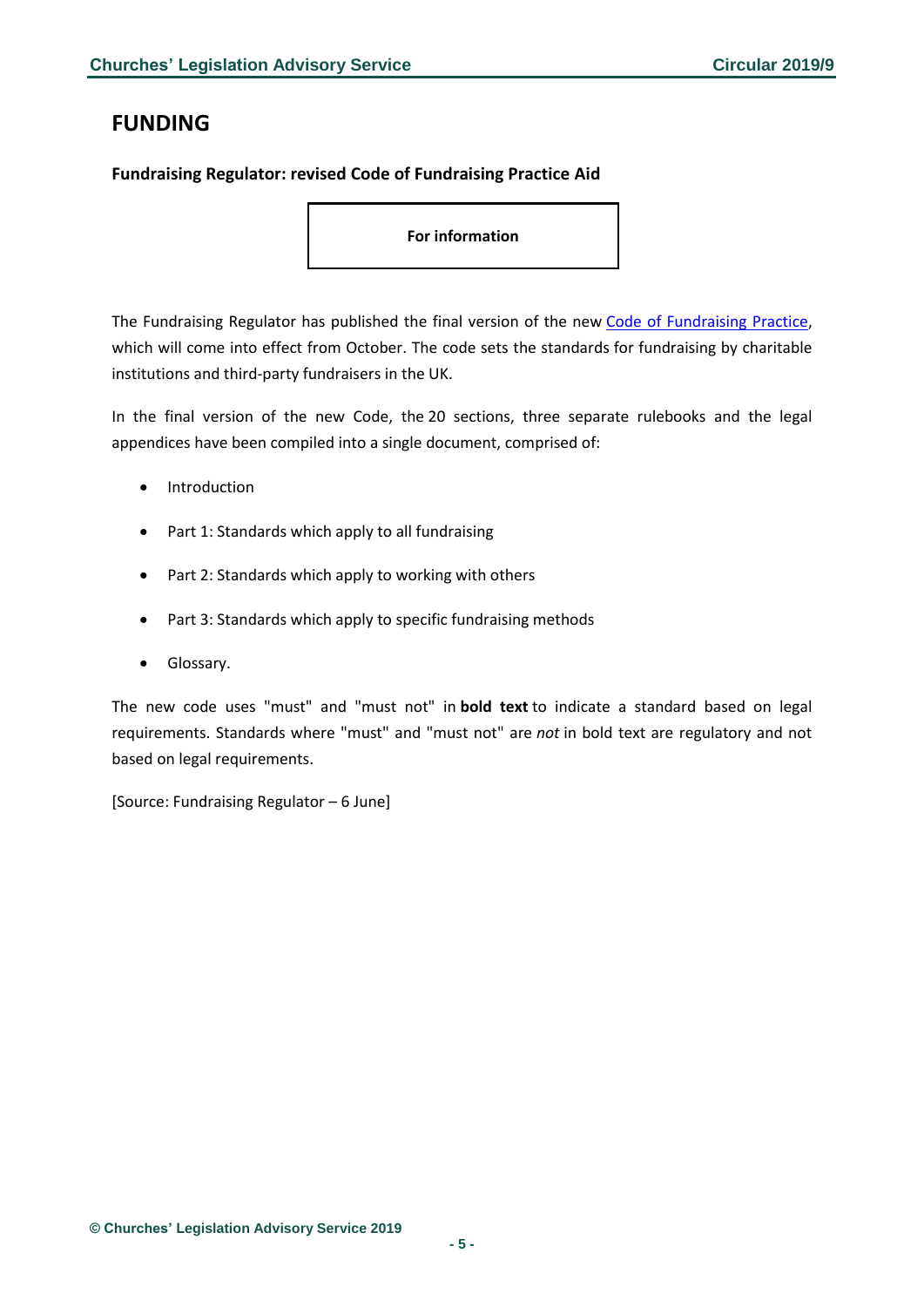### <span id="page-5-0"></span>**PROPERTY & PLANNING**

#### <span id="page-5-1"></span>**Tenant Fees Act 2019**

**For information**

CLAS members who let property to tenants should note that the [Tenant](https://www.gov.uk/government/news/new-law-protecting-tenants-comes-into-force-today?utm_source=6444df2a-32ac-44d3-b1d3-a93fab0343bd&utm_medium=email&utm_campaign=govuk-notifications&utm_content=immediate) Fees Act has now come into effect. The reforms under the Act include a cap on deposits of five weeks' rent for most properties (although exceptions do apply) and a ban on necessary fees.

Read the Government's [guidance](https://www.gov.uk/government/publications/tenant-fees-act-2019-guidance) for further details on the Act.

[Source: MHCLG – 1 June]

#### <span id="page-5-2"></span>**Toilets for disabled people**

**For information**

The Government is consulting on [proposals](https://www.gov.uk/government/news/new-public-buildings-to-have-changing-places-toilets-for-severely-disabled-people) that all large new public buildings should provide "Changing Places" toilets for severely disabled people in newly-built large buildings commonly used by the public *or where such a building undergoes an extension, material alteration or change of use*. The list of such buildings includes "cultural centres, including museums, concert halls, art galleries *and faith centres* with over 300,000 visitors expected per year". The consultation notes that building works in Listed Buildings would have to satisfy both building control and the separate procedures of listed building consent. Listed buildings within scope (ie above the 300,000 visitor threshold) would be required to make "reasonable provision" to provide a Changing Places toilet. Guidance is already given on "reasonable provision" in relation to listed buildings for other aspects of the Building Regulations. Where a requirement goes beyond a "reasonable provision", for example in a historic setting, building control bodies can decide that it is not "reasonable". Historic England provides [guidance](https://historicengland.org.uk/images-books/publications/easy-access-to-historic-buildings/) on how to make sympathetic access arrangements in a historic setting.

On the face of it, the proposal is unlikely to affect very many church buildings. For a cathedral or major church with a high visitor footfall, however, the construction of (eg) a new visitor centre might conceivable trigger the requirement.

The consultation document can be found [here.](https://www.gov.uk/government/consultations/changing-places-toilets) The consultation closes on **21 July**.

[Source: MCHLG – 12 May]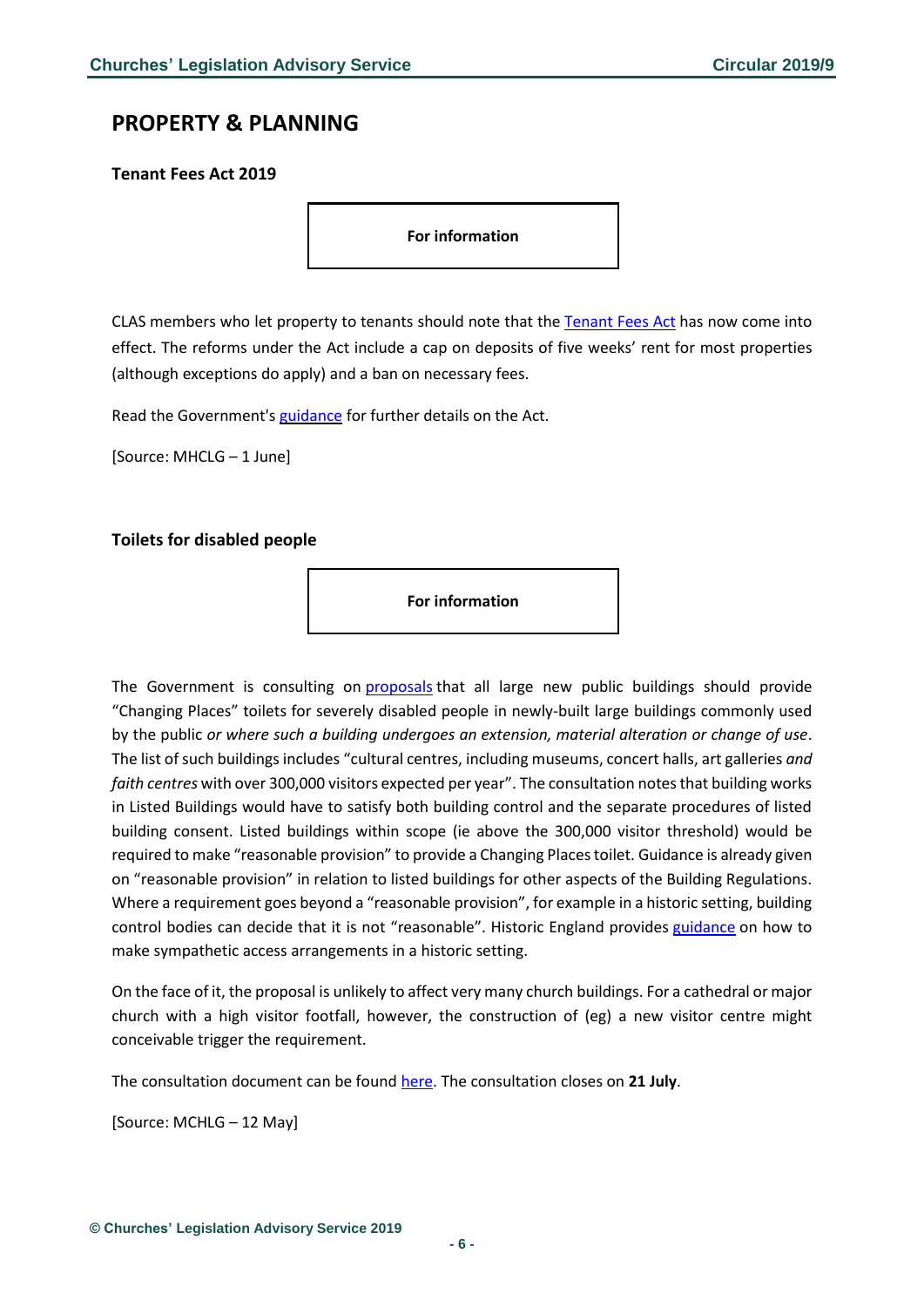# <span id="page-6-0"></span>**SCOTLAND**

#### <span id="page-6-1"></span>**Scottish Government: response to consultation on funeral cost guidance**

**For information**

The Scottish Government has published its response to the consultation on guidance over funeral costs. The guidance forms part of a series of actions which the Scottish Government hopes will encourage people to talk about, plan and provide for their funerals. You can read the full guidance [here.](https://www.gov.scot/publications/guidance-funeral-costs-response-consultation/pages/3/)

[Source: Scottish Government – 13 May]